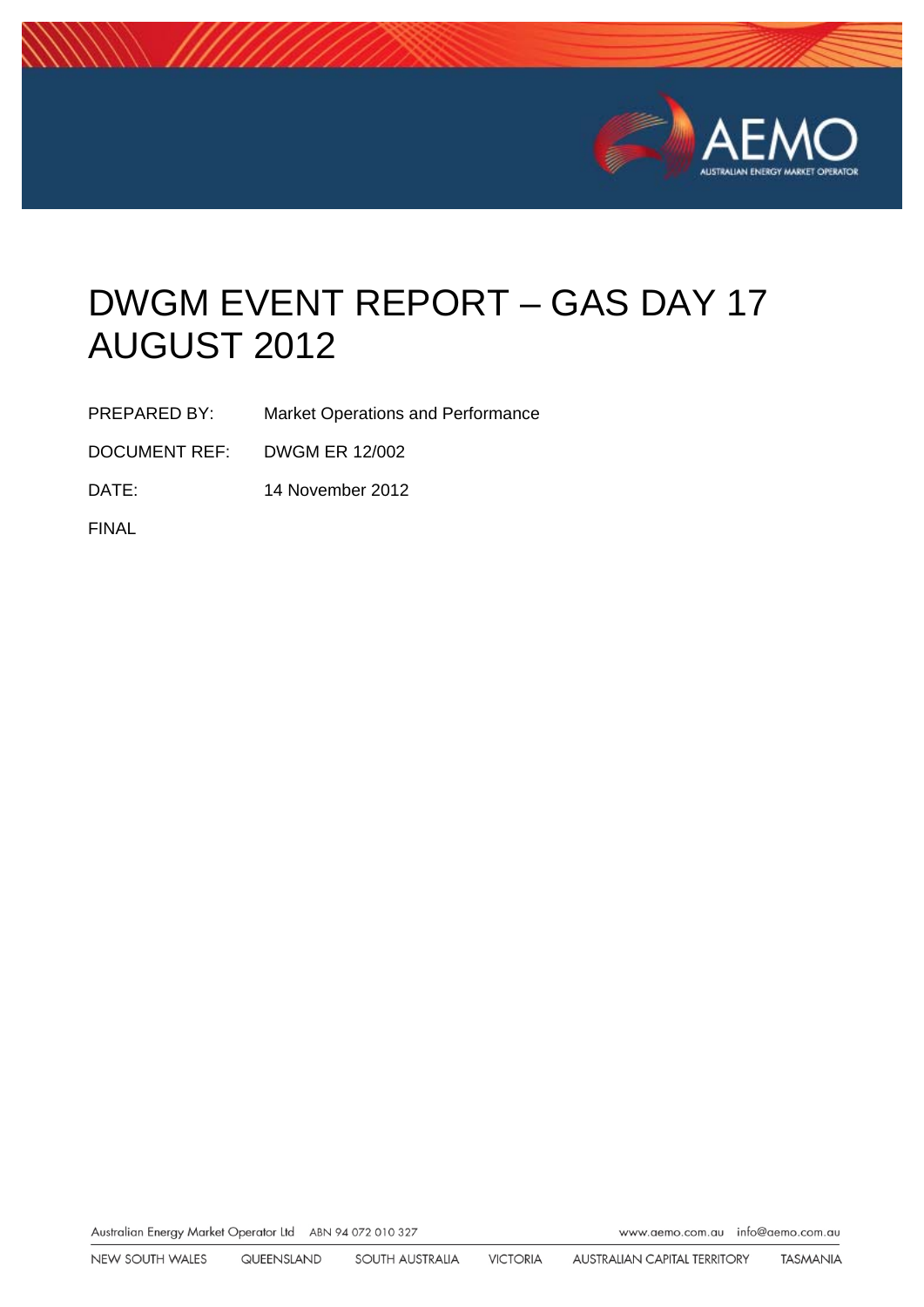

# **1 Summary**

At 1336 hrs on Friday 17 August 2012, AEMO was requested to apply a supply and demand point constraint (SDPC) to reflect reduced pipeline capacity at Culcairn to apply from 1400 hrs until 1800 hours due to a compressor outage.

AEMO had published the 1400 hrs schedule at 1315 hrs on the day, but is able to issue a revised schedule if new information becomes available and there is sufficient time to produce and publish the revision. In this case, although there was sufficient time AEMO did not produce the revised schedule. AEMO concludes this is a breach of the Gas Scheduling Procedures for Victoria.

AEMO does not consider the breach to be an unintended scheduling result because the estimated financial effect on Market Participants is below financial thresholds<sup>1</sup> in the National Gas Rules (NGR). AEMO has additionally decided the breach is not material for that reason.

This report has been prepared under section 91BN of the National Gas Law (NGL) in relation to breaches of the Wholesale Market Procedures. The report describes the breach and the reasons for AEMO's decision that the breach is not material.

All references to time in the report refer to Australian Eastern Standard Time.

# **2 Description of Event**

### **2.1 Background**

On any given gas day<sup>2</sup>, AEMO prepares and publishes five standard schedules for the current gas day commencing at 0600, 1000, 1400, 1800 and 2200 hrs<sup>3</sup>. The 1400 hrs schedule covers the 16 hour period from 1400 hrs to 0600 hrs on the next day (that is, to the end of the current gas day). Each schedule comprises a pricing schedule and an operating schedule.

AEMO also produces three gas schedules for the next gas day at 0800, 1600 and 0000 hrs, and one two-day-ahead schedule at 1200 hrs each day.

AEMO may also produce ad hoc operating schedules between standard schedules, but only if there is a threat to system security<sup>4</sup>.

Market Participants must submit any scheduling information and nominations to AEMO according to the following timetable<sup>5</sup>:

- Demand forecasts, bids for controllable quantities of gas and nominations by 1100 hrs two days before the start of a gas day.
- Changes to this information must be resubmitted before 0700 hrs on the day before or before 0500 hrs on the day.
- Updated demand forecasts and bids may be provided one hour before AEMO is required to produce the related schedule.

The Gas Scheduling Procedures require that AEMO, to the extent practicable, attempt to minimise the cost of satisfying demand for gas, taking into account (among other things) plant or facility outages<sup>6</sup>. In practice, AEMO will attempt to revise a schedule if information becomes available after the cut off time provided there is sufficient time.

 1 Refer rule 217(4) of the NGR.

 $2$  In the Victorian DWGM, a gas day covers the 24 hour period starting at 0600 hrs EST.

<sup>3</sup> Refer rule 215 of the NGR.

<sup>&</sup>lt;sup>4</sup> Refer section 5.1 of the Gas Scheduling Procedures.

 $<sup>5</sup>$  Refer rule 211 of the NGR.</sup>

<sup>&</sup>lt;sup>6</sup> Refer section 2.3 of the Gas Scheduling Procedures.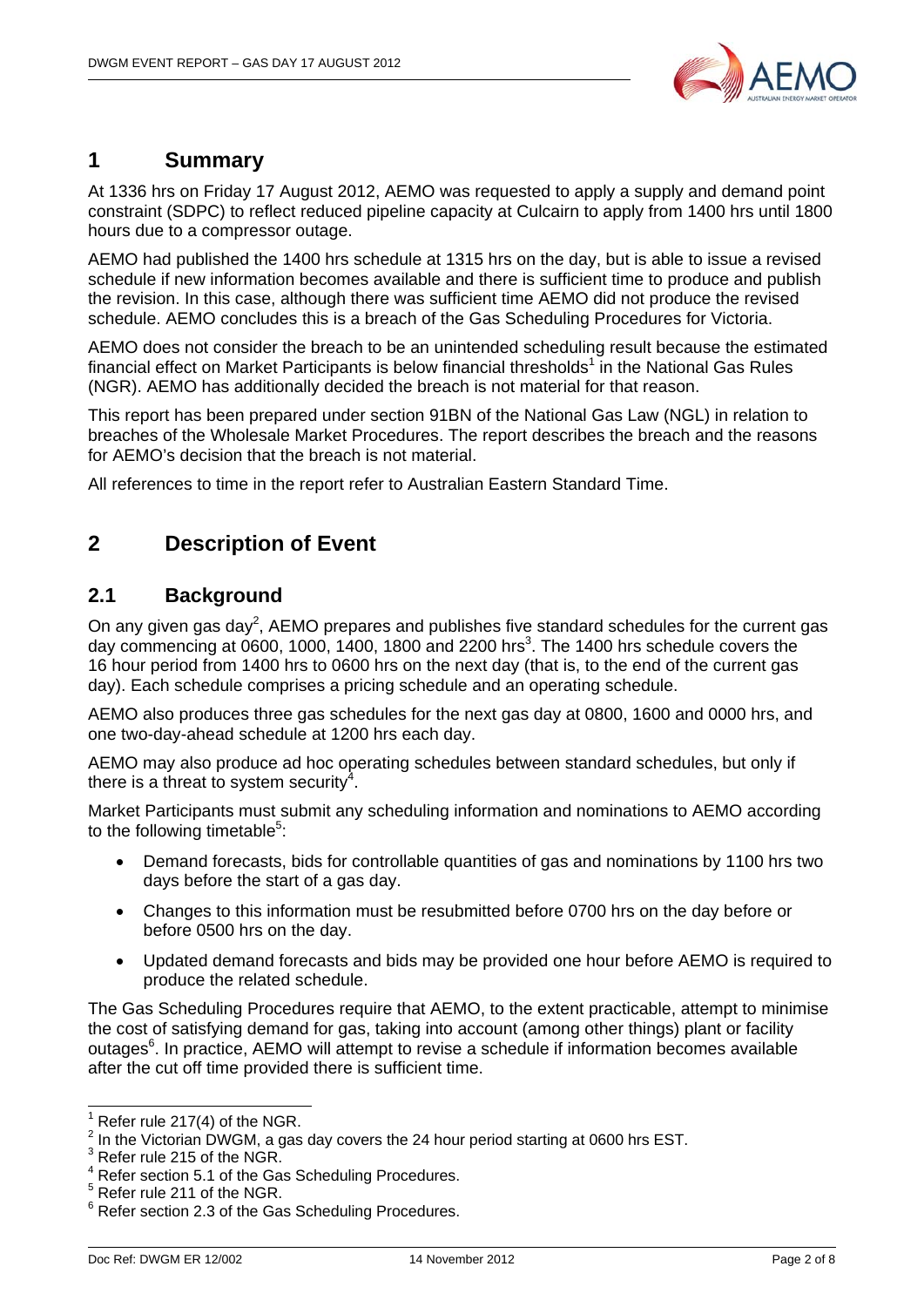

Culcairn is a bi-directional system point on the interconnection between the Victorian and New South Wales gas transmission pipelines with a maximum hourly withdrawal quantity (MHQ) of 1,800 GJ/hr from Victoria to New South Wales. AEMO applies a supply and demand point constraint (SDPC) at this level unless otherwise advised.

# **2.2 Event Chronology**

On 17 August 2012:

- At 1315 hrs, AEMO published the 1400 hrs pricing and operating schedules. Withdrawals at Culcairn had been scheduled at 7,200 GJ from 1400 hrs to 1800 hrs (that is, at the MHQ of 1,800 GJ/hr).
- At 1327 hrs, APA Group advised AEMO that one compressor (out of two) had tripped at Culcairn and that operational staff would not be able to attend the site for at least three hours. AEMO requested APA to advise if an adjusted SDPC was required to reflect a reduced withdrawal capacity.
- At 1336 hrs, APA confirmed an adjusted SDPC was required (via fax) for 6,000 GJ for the horizon between 1400 hrs and 1800 hrs (ie. MHQ of 1,500 GJ/hour for that period).
- At 1342 hrs, APA further advised (via telephone) that if pressure could be maintained at or above 5,000 kPa, the current withdrawal rate of 1,523 GJ/hr could be achieved and requested the SDPC be at that level. APA were requested to confirm this advice in writing.
- At 1430 hrs, AEMO staff noted that while an updated fax had not been received, no action had been taken to apply an amended SDPC and to revise the schedules prior to 1400 hrs based on the earlier advice (fax) received at 1336 hrs.
- At 1434 hrs, AEMO advised APA Group that the constraint had not been applied for the 1400 hrs schedule.
- At 1526 hrs, APA requested further information on AEMO's processes for applying SDPCs.
- At 1654 hrs, APA advised operational staff had arrived on site and that the scheduled quantity of 7,200 GJ for the 1400 hrs to 1800 hrs period may now be able to be achieved.

The final actual withdrawal at Culcairn from 1400 hrs to 1800 hrs was 7,179 GJ, a deviation of 21 GJ from the scheduled withdrawal of 7,200 GJ.

# **2.3 Cause of Event**

The primary cause of the event was human error. AEMO staff did not apply, or attempt to apply within the available time, an amended SDPC and rerun the schedule as requested by APA Group. Additional factors may have contributed to the error which will be investigated. These include:

- The need for written advice from the participant<sup>7</sup>. This introduced delays in AEMO's process and is not consistent with AEMO's approach in the NEM, where phone calls and written logs are considered sufficient. Consequently, it is not clear at what time AEMO staff consider the advice was formally received and could be acted on. For the purposes of this report, that time is taken to be the time of the original fax advice at 1336 hrs.
- Discretion granted to AEMO in relation to the application of SDPCs may have resulted in some lack of clarity in the Gas Scheduling Procedures over thresholds for application of SDPCs, the latest time for receipt of updated advice, or the latest time at which AEMO should attempt to produce a revised schedule for a given period. In this case, the last advice from APA was received 18 minutes before the start of the horizon and may have contributed to AEMO's reluctance to apply the SPDC.

 7 This is a general agreement with participants.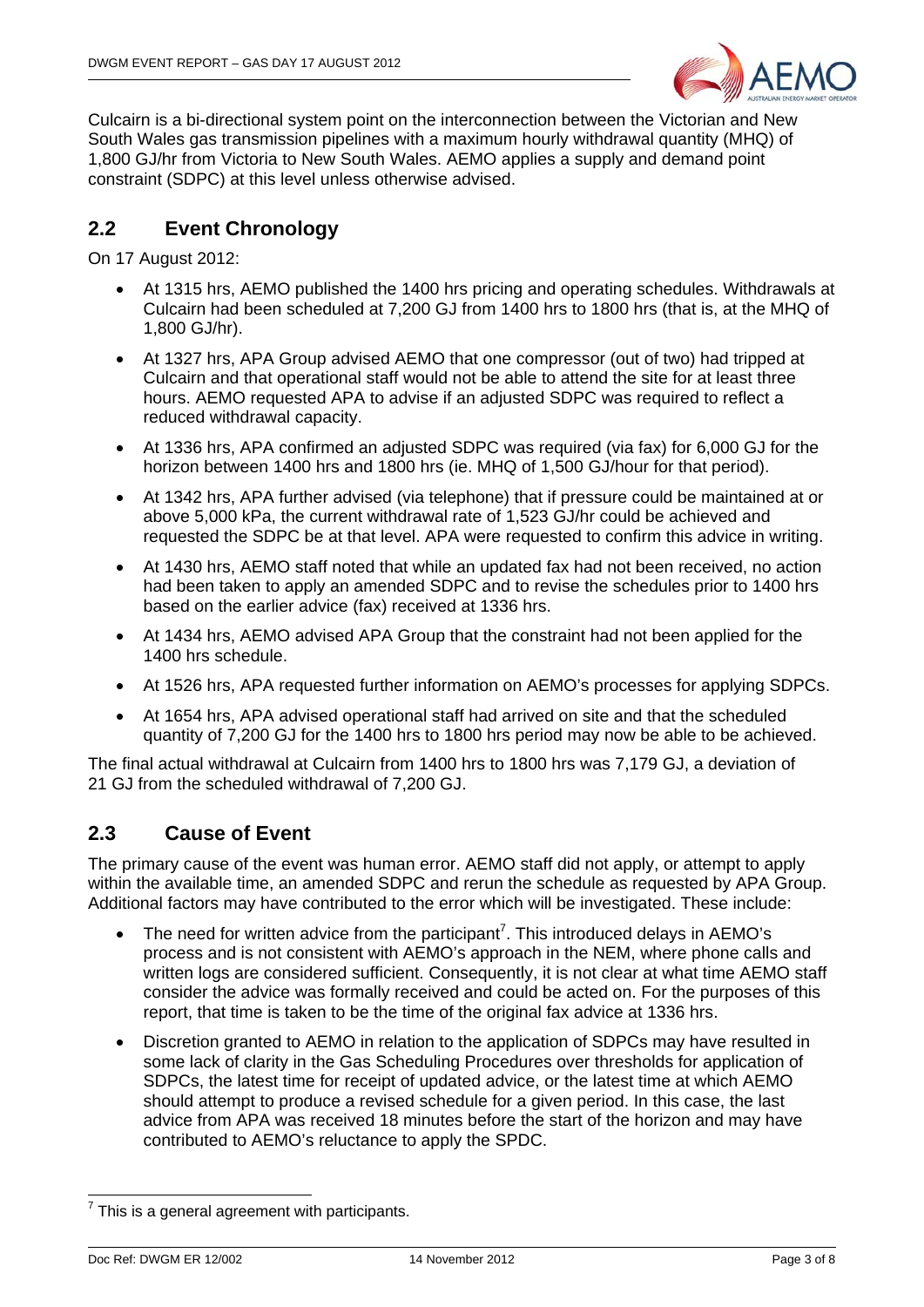

# **2.4 Market Impacts**

The market was impacted in three ways – scheduled imbalances, deviations and prices:

- More gas withdrawals were scheduled at 1400hrs than were thought to be achievable by APA since an incorrect operational schedule for withdrawals and injections into the Victorian gas network was issued. If the correct SDPC had been applied for Culcairn withdrawals, the scheduled withdrawals would have been reduced by 1.2 TJ for the day. This was less than 1% of total Victorian gas withdrawals and less than 3% of the total Culcairn withdrawals for the day.
- Market participants at Culcairn were potentially exposed to deviations. Deviation amounts would be expected to be higher if the actual withdrawal had been less than the (unrevised) operating schedule. However, because the facility was returned to full capacity earlier than expected the overall withdrawal between 1400 hrs and 1800 hrs was very close to the original operating schedule (a difference of 21 GJ).
- An incorrect price for the 1400 hrs pricing schedule. The published market price for the 1400 hrs pricing schedule was \$4.5407/GJ. AEMO estimates the price would have dropped to \$4.5400/GJ had the lower Culcairn withdrawals been scheduled.

# **2.5 Estimated Financial Impact**

The error resulted in the combined charges imbalance, deviation and linepack payments for 14 participants being less than they would have been had the error not occurred. The maximum individual net impacts were an under payment of \$3,979 and an under charge of \$1,147. The total net under payments was \$4,372.

Appendix A provides AEMO's detailed analysis of the financial impact.

# **3 Assessment of the Event**

In its assessment of the event AEMO has considered whether there has been a breach of the Gas Scheduling Procedures and, if so, whether the outcome is an unintended scheduling result,

As indicated in Table 2 AEMO has determined that the scheduling outcome did not comply with the Gas Scheduling Procedures but does not meet the financial thresholds criteria for unintended scheduling results.

AEMO is required to report the breach of the Wholesale Market Procedures, which includes the Gas Scheduling Procedures, under s 91BN of the NGL.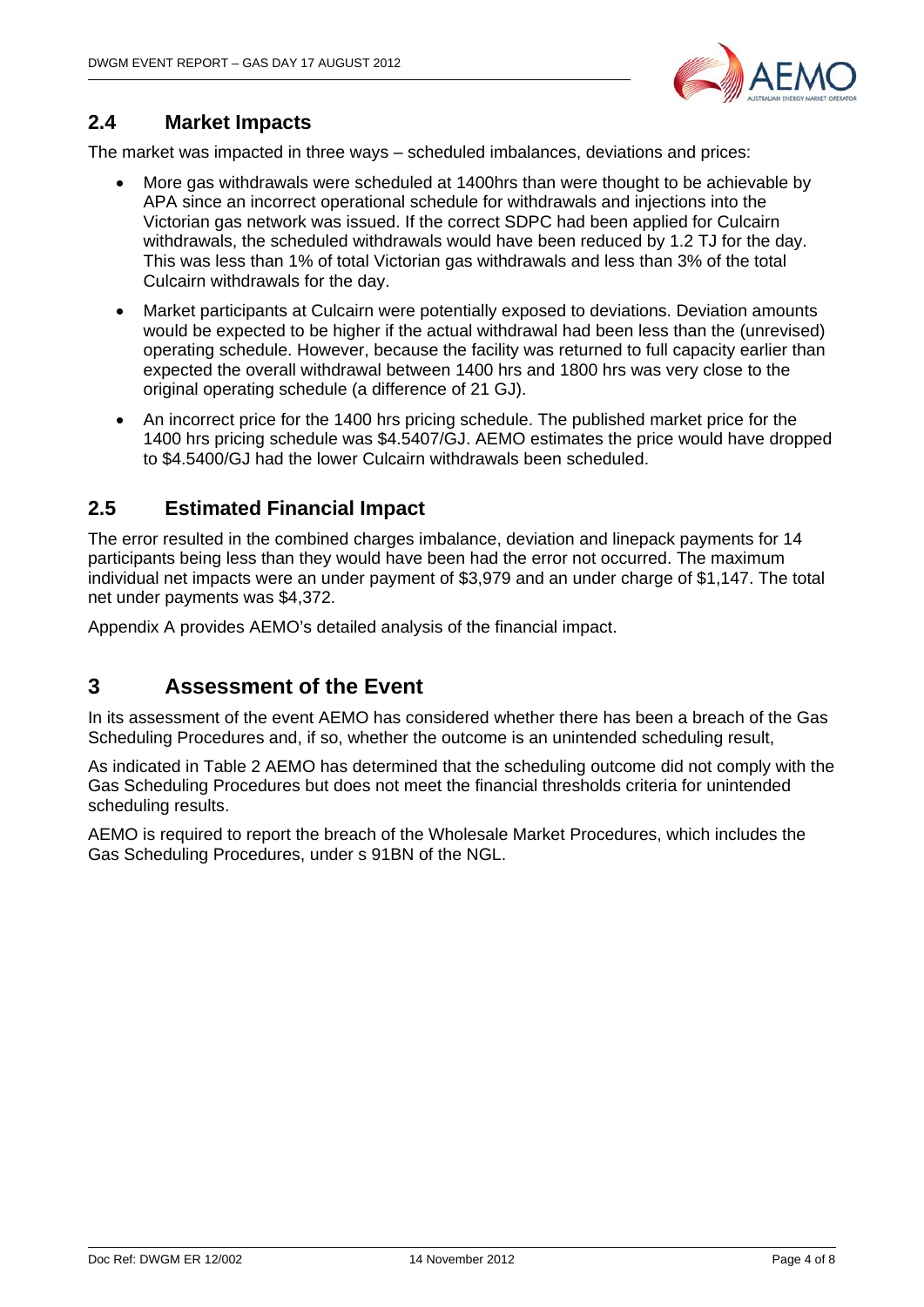

#### *Table 1 Assessment of the event*

| ASSESSMENT CRITERIA                                                                                                                                                                                                                                                                                                                                                                                                                                 | <b>ASSESSMENT</b>                                                                                                                                                                                                                                                                                                             |
|-----------------------------------------------------------------------------------------------------------------------------------------------------------------------------------------------------------------------------------------------------------------------------------------------------------------------------------------------------------------------------------------------------------------------------------------------------|-------------------------------------------------------------------------------------------------------------------------------------------------------------------------------------------------------------------------------------------------------------------------------------------------------------------------------|
| Gas Scheduling Procedures Clause 2.3 Objective: AEMO<br>will, to the extent practicable, attempt to  (c) minimise<br>the cost of satisfying demand for gas, taking into account:                                                                                                                                                                                                                                                                    | By not applying an amended SDPC to Culcairn<br>withdrawals, AEMO has not taken into account the<br>reduced withdrawal capacity at Culcairn.                                                                                                                                                                                   |
| plant or facility outages;<br>ν.<br>system injection point constraints, system<br>vii.<br>withdrawal point constraints, and DFPC                                                                                                                                                                                                                                                                                                                    | In this case, AEMO did not rerun and republish the<br>1400 hrs schedules, even though it was practicable to<br>attempt the rerun.<br>This may not always be the case, such as where<br>conflicting priorities mean a rerun is not practicable.                                                                                |
| Gas Scheduling Procedures clause 3.8 Supply and<br><b>Demand Point Constraints</b><br>AEMO may apply at SDPC to reflect contractual, physical<br>and operating constraints at system withdrawal points that<br>are taken into account during preparation of an operating<br>schedule.                                                                                                                                                               | This clause gives AEMO discretion over the application of<br>SDPCs. However, AEMO interprets this discretion to apply<br>to constraints required to manage system security, in<br>addition to those specified by facility operators or Market<br>Participants.                                                                |
| NGL s91BN(2) If AEMO suspects a breach of the<br>Wholesale Market Procedures, it must make a decision as<br>to whether the breach is a material breach.                                                                                                                                                                                                                                                                                             | AEMO has determined that, because the market impact<br>and the estimated financial impact of the breach are minor,<br>the breach of the Wholesale Gas Market Procedures is not<br>material.                                                                                                                                   |
| NGR r217 Unintended scheduling results<br>(1) If scheduling instructions issued as part of an<br>operating schedule  is not issued in accordance<br>with the gas scheduling procedures, then that<br>result will be an unintended scheduling result<br>unless<br>$\ldots$ its estimated financial impact <sup>8</sup> for an individual<br>(4)<br>Market Participant is less than \$22,268 or for all<br>Market Participants is less than \$55,670. | While the scheduling outcome meets the criteria for<br>unintended scheduling results when assessed against rule<br>217(1), it does not meet the criteria for unintended<br>scheduling results when assessed against rule 217(4).<br>Consequently AEMO does not consider this breach to be<br>an unintended scheduling result. |

# **4 Resulting Actions**

Following this incident, AEMO:

- has provided additional operator training to clarify AEMO's policies and procedures, to improve consistency of AEMO's response in future
- will review the SPDC procedure to ensure AEMO attempts to publish an updated schedule to reflect current conditions
- will liaise with APA to clarify information to be provided when advising SDPCs
- will discuss the possibility of streamlining communication between AEMO and participants (such as by allowing requests by telephone).

**EXECUTE:**<br><sup>8</sup> The financial thresholds specific here have been adjusted to reflect the change in the Consumer Price Index in accordance with rule 217(5).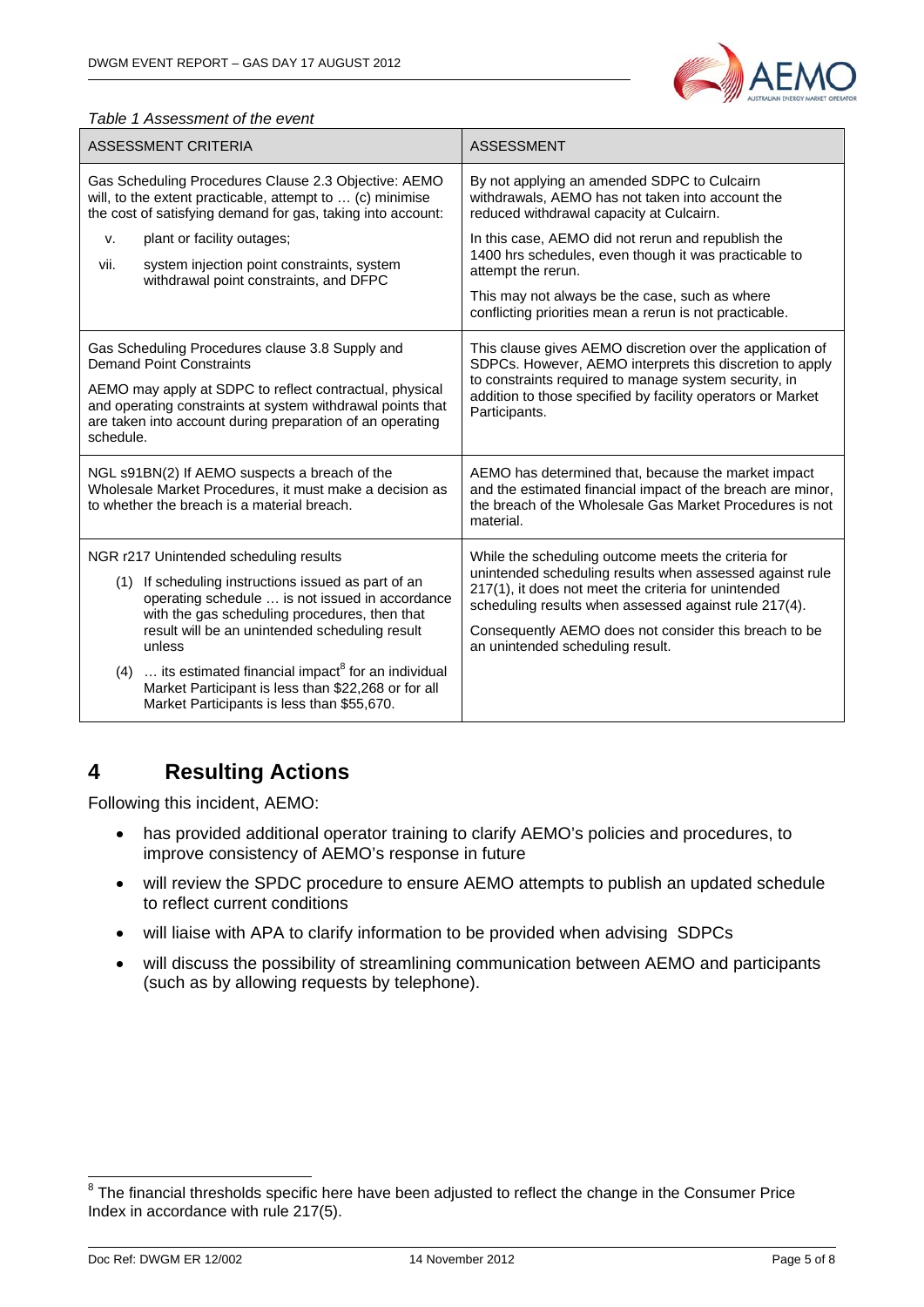

# **Appendix A - Detailed analysis of 17 August 2012**

For the purpose of the analysis presented below, AEMO generated the expected scheduling results using the correct SDPC at Culcairn and production data from the 17 August 2012.

For the 2pm published schedule used an SDPC with a withdrawal MHQ of 1800 GJ/hr from 2pm to 5 pm whereas the 2pm expected schedule used an SDPC with a withdrawal MHQ of 1500 GJ/hr at Culcairn for the same period, otherwise the SDPC was 1800 GJ/h for both schedules.

The expected changes to scheduling and settlement outcomes are discussed below.

### **Expected changes to scheduled controllable injections and controllable withdrawals**

At the 2pm scheduling horizon, a decrease in scheduled controllable withdrawals of 1,200 GJ at Culcairn matched by an equal decrease in controllable injections from supply sources would be expected to occur. There are no changes to scheduled controllable withdrawals and injections for the other four scheduling horizons.

### **Expected changes to gas prices**

Table 3 shows the published and expected gas price for each schedule. The gas price for the 2pm schedule would have reduced by \$0.0007 due to the reduction in injections required to supply the controllable withdrawals which were reduced by 1,200GJ. Other schedules would not be impacted.

| Schedule  | 6am      | 10am     | 2 <sub>pm</sub> | 6pm      | 10pm     |
|-----------|----------|----------|-----------------|----------|----------|
| Published | \$4.9500 | \$4.5400 | \$4.5407        | \$4.7600 | \$3.8118 |
| Expected  | \$4.9500 | \$4.5400 | \$4.5400        | \$4.7600 | \$3.8118 |
| Change    | \$0.0000 | \$0.0000 | $-$ \$0.0007    | \$0.0000 | \$0.0000 |

*Table 2 Market prices* 

### **Changes to deviation quantities and payments**

MPs' deviation quantities would have been impacted only for the 10am scheduling interval as a result of the change of the 2pm market price (by \$0.0007).

No change to injection and (controllable) withdrawal deviation quantities would be expected as it was assumed that MPs would not deviate from their scheduled injections and withdrawals by more than the published deviation quantities in each scheduling interval.

As a result, the total deviation payments would have changed by approximately \$2.00.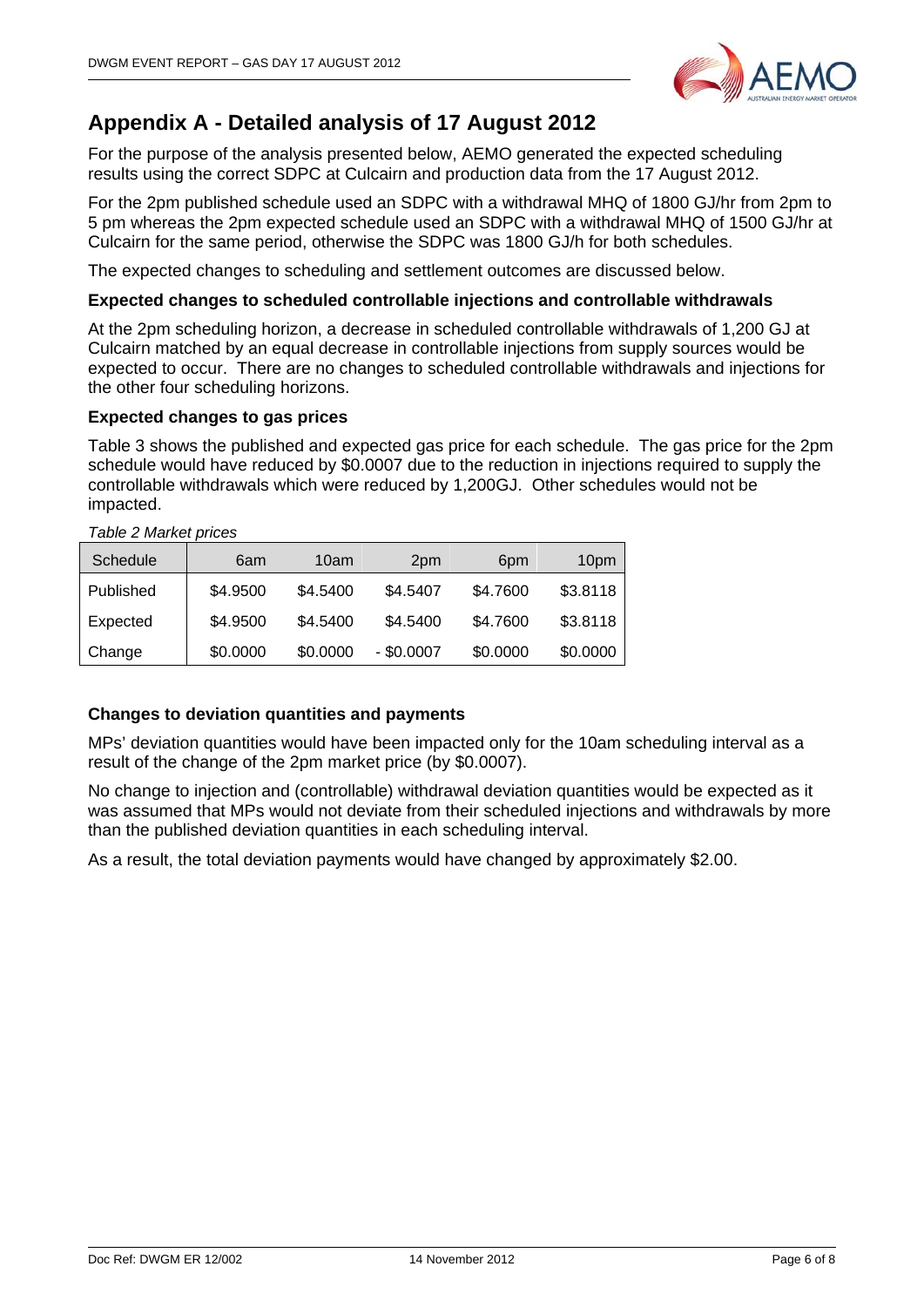

### **Changes to imbalance quantities and payments**

Table 3 shows the published and expected total market imbalance quantities and payments. The largest changes would occur in the 6pm schedule. In total, the market would have been underpaid by \$4,392 in daily imbalance payments.

| Schedule                      | 6am                                                   | 10am     | 2pm      | 6pm        | 10pm      |
|-------------------------------|-------------------------------------------------------|----------|----------|------------|-----------|
|                               | Published imbalance quantities and payments           |          |          |            |           |
| Imbalance withdrawal (GJ)     | 1,031,307                                             | 2,327    | 2,963    | 15,399     | $-439$    |
| Imbalance injections (GJ)     | 1,016,675                                             | $-5,330$ | 314      | 20,127     | $-9,515$  |
| Net imbalance quantity (GJ)   | 14,632                                                | 7,657    | 2,649    | $-4,728$   | 9,076     |
| Gas price (\$/GJ)             | \$4.9500                                              | \$4.5400 | \$4.5407 | \$4.7600   | \$3.8118  |
| Imbalance payments (\$)       | \$72,428                                              | \$34,765 | \$12,026 | -\$22,506  | \$34,595  |
| Daily imbalance payments (\$) |                                                       |          |          |            | \$131,308 |
|                               | <b>Expected imbalance quantities and payments</b>     |          |          |            |           |
| Imbalance withdrawal (GJ)     | 1,031,307                                             | 2,327    | 1,763    | 15,399     | -440      |
| Imbalance injections (GJ)     | 1,016,675                                             | $-5,330$ | $-886$   | 21,064     | $-9,533$  |
| Net imbalance quantity (GJ)   | 14,632                                                | 7,657    | 2,649    | $-5,665$   | 9,094     |
| Gas price (\$/GJ)             | \$4.9500                                              | \$4.5400 | \$4.5400 | \$4.7600   | \$3.8118  |
| Imbalance payments (\$)       | \$72,428                                              | \$34765  | \$12024  | $-$26,964$ | \$34664   |
| Daily imbalance payments (\$) |                                                       |          |          |            | \$126,916 |
|                               | Expected changes to imbalance quantities and payments |          |          |            |           |
| Gas price (\$/GJ)             | \$0.0000                                              | \$0.0000 | \$0.0007 | \$0.0000   | \$0.0000  |
| Net Imbalance quantity (GJ)   | 0                                                     | 0        | 0        | $-937$     | 18        |
| Imbalance payments (\$)       | \$0                                                   | \$0      | $-$ \$2  | $-$4,458$  | \$68      |
| Daily imbalance payments (\$) |                                                       |          |          |            | $-$4,392$ |

*Table 3 Expected changes to imbalance quantities and payments* 

### **Changes to linepack account**

The daily amount added to the linepack account is the negative of the sum of total daily imbalance and deviation payments and is apportioned to each MP in accordance with their share of the total adjusted net quantity of gas withdrawn for the relevant gas day.

Table 4 shows the expected linepack account would have increased by \$4,394 which would need to be funded by all MPs withdrawing gas on that day.

*Table 4 Linepack account* 

|                                    | 17 August 2012 |
|------------------------------------|----------------|
| Change to total deviation payments | -\$2           |
| Change to total imbalance payments | $-$4,392$      |
| Change to linepack account         | \$4.394        |